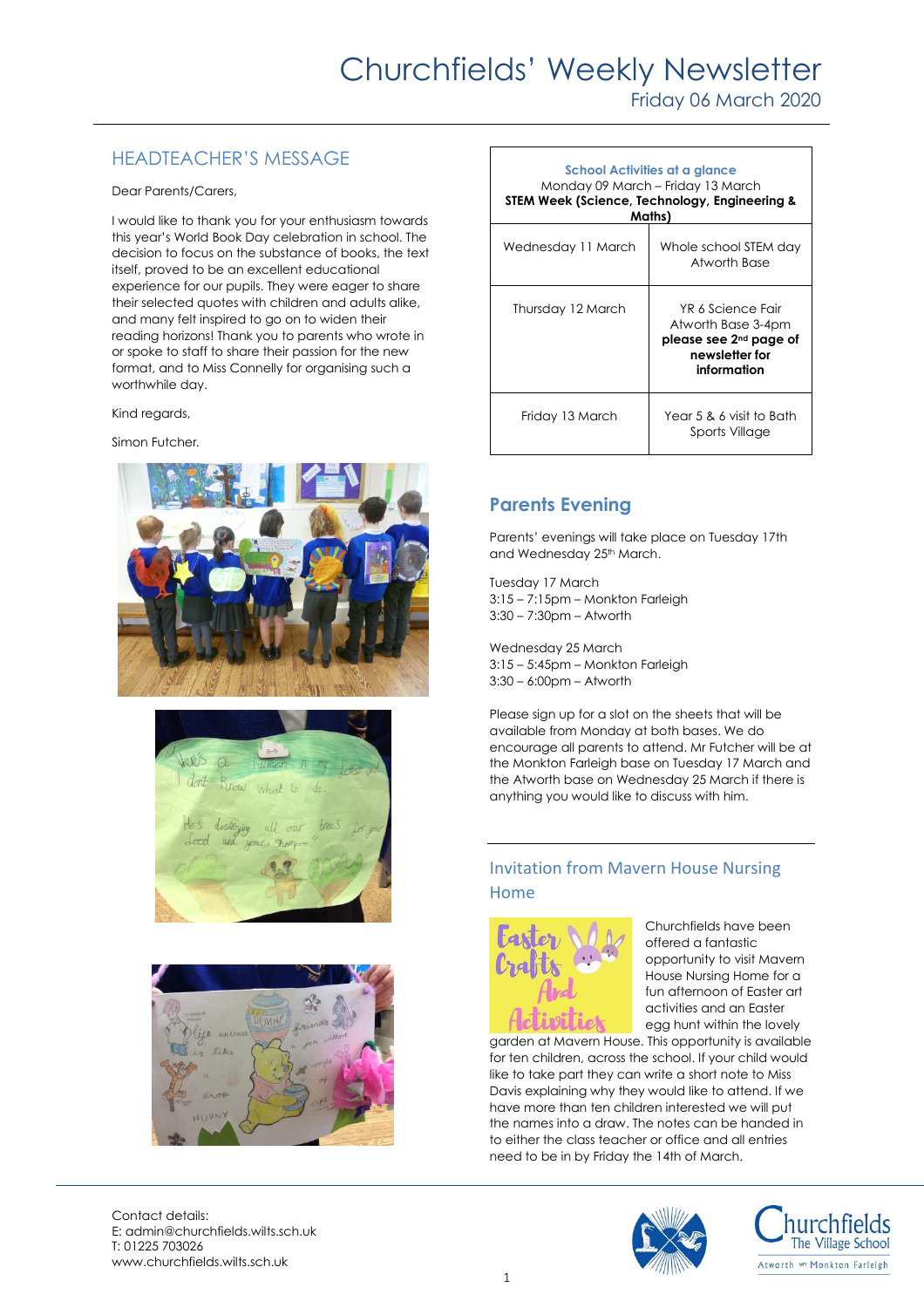# Churchfields' Weekly Newsletter

Friday 06 March 2020



The year six pupils at Atworth have been busily preparing some hands on activities to share with parents and pupils from both bases at a mini science fair after school on **Thursday 12 March at the Atworth Base hall 3-4 pm.** Please do come along to support them and try out some fun activities whilst learning some science at the same time.

We will also have the RMS Microscopes out for people to use too.



#### **Enrichment courses at Braeside Education Centre in Devizes.**

We have just received a brochure for the latest enrichment courses available at Braeside Education Centre in Devizes. These courses are designed for children in Y2 - 6 who show a particular talent in a subject and cover numeracy, literacy, outdoor education and science. Courses run during the day some on weekdays, some at weekends. Courses cost £60. Children who have attended these courses before have really enjoyed them, and return to school buzzing, happy to share their new knowledge.

If you and your child would be interested in attending one of these courses, please talk to either your child's class teacher, or to Mrs Genner (More Able Lead) who will be happy to give further details.



#### **Save the Dates!**

**Our wonderful PTA have some great activities planned during the remainder of the school year, please save these dates and look out for more information nearer the time.** 

**Friday 03/04- Easter Bake Off** 

**Thursday 30/04- Spring Disco**

**Friday 22/05- Rainbow non-uniform day**

**Saturday 20/06- MF Village Fair**

**Friday 03/07- Sports Day Summer Fun**

**Friday 17/07- Castle Combe Track Evening**

**Movie Night – Date to be confirmed**





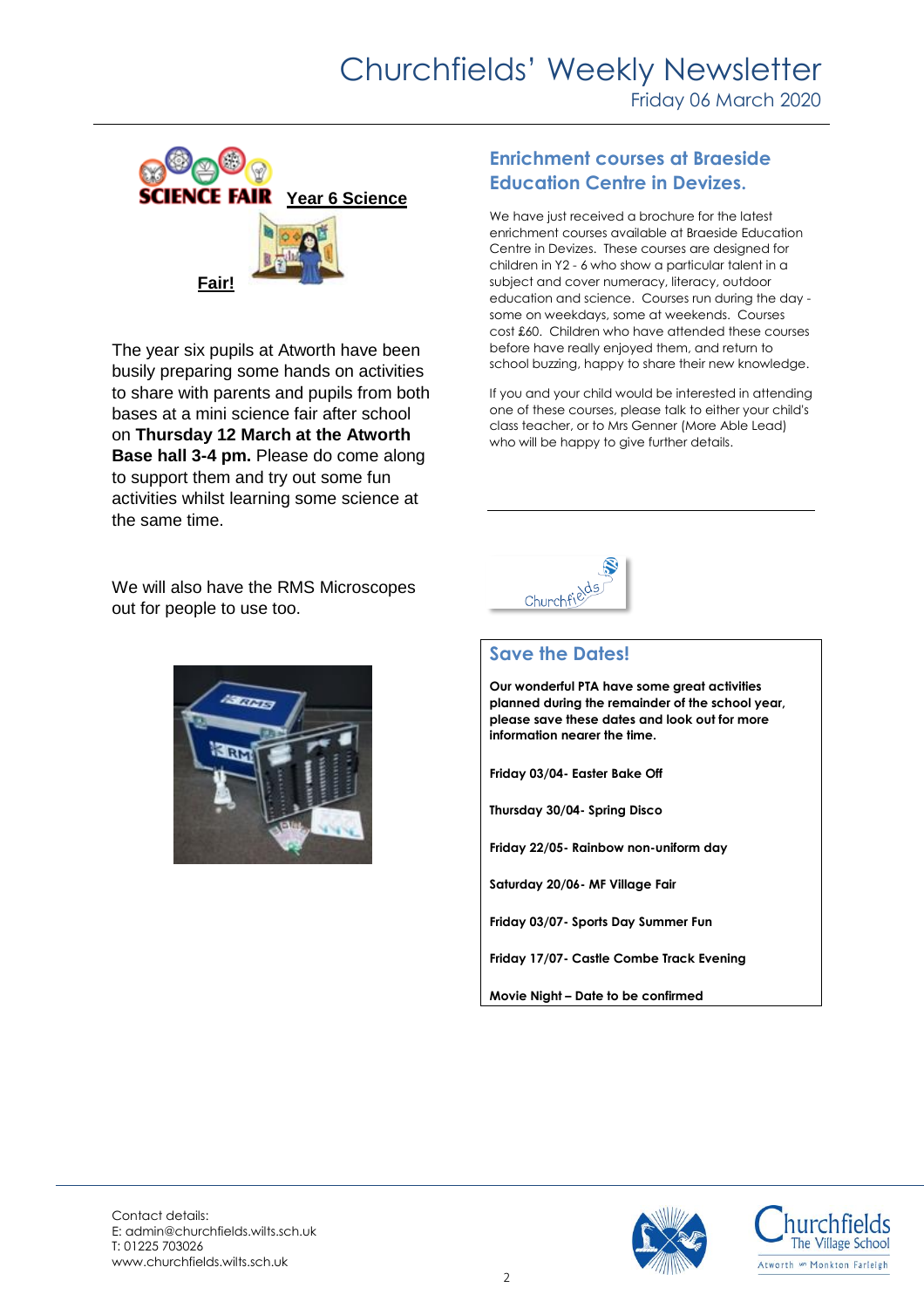**The Lookout Day Nursery and Out of School Club is opening in Monkton Farleigh in April 2020! We will offer full day care for local families with 2-5 year olds, throughout the year. Will offer wrap around care for school aged children, with Breakfast, Afterschool and Holiday Clubs. We will pick up and drop off at both the Monkton Farleigh and Atworth bases. Please see the attached flyers for more information and feel free to visit on of our open days or contact me to arrange a show around.**

**Looking forward to meeting you,** 

**Charlotte** [Hello@thelookoutdaynursery.co.uk](mailto:Hello@thelookoutdaynursery.co.uk) telephone 07966926502



staff and experience our ethos and setting